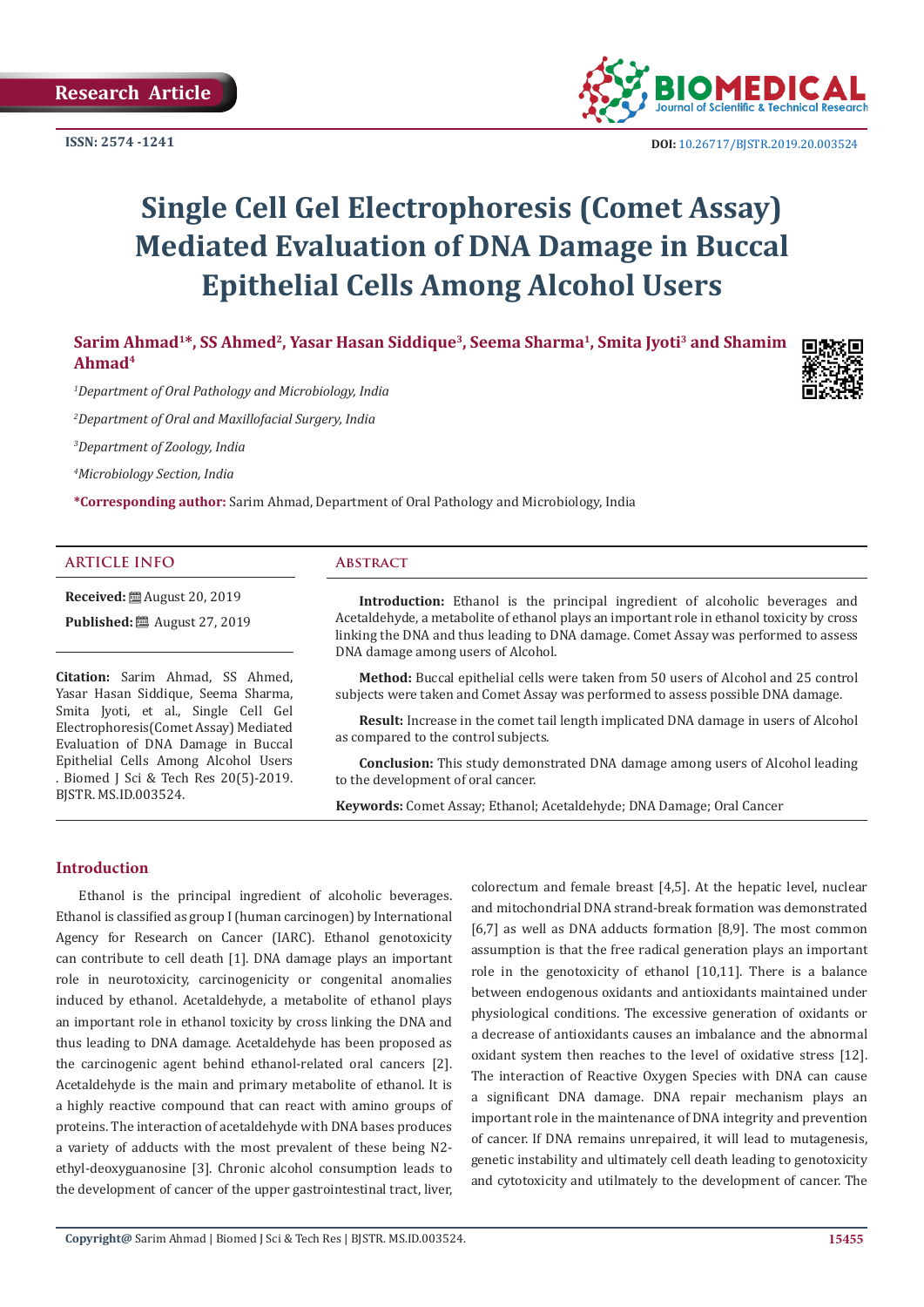assessment of DNA damage at individual cell level can be performed through the application of potential, fluorescent microscopic technique such as the Single Cell Gel Electrophoresis also known as the "COMET ASSAY". Damaged DNA appears as a tail, whereas undamaged DNA present itself in the comet head [13,14]. Comet tail length is measured to assess the DNA damage i.e. more the length of the tail more is the DNA damage15. Buccal epithelial cells are an alternative for lymphocytes which are withdrawn from human blood and is the least invasive method as they are collected by a gentle scraping of the lining of the cheek of the mouth and buccal mucosa is the first site of epithelial contact with alcohol. This makes a buccal cell comet assay model a very potential and effective tool for investigating *in vitro* and *in vivo* effects on DNA damage.

### **Materials and Methods**

The study comprises of samples taken from 75 subjects (50 Alcohol users and 25 control subjects). The samples were taken from the Department of Oral and Maxillofacial Pathology & Microbiology, Santosh Dental College, Ghaziabad and Dr. Ziauddin Ahmad Dental College & Hospital, Aligarh Muslim University, Aligarh, UP. Complete history of oral habits was recorded from each subject before taking the sample. The samples were assessed for the extent of DNA damage using Comet Assay also known as Single Cell Gel Electrophoresis (SCGE).

# **Materials**

- a) Phosphate Buffered Saline medium (PBS)
- b) Agarose Gel
- c) 0.25% Trypsin Solution

**Table 1:** Comet tail length in males.

- d) 10% Dimethyl Sulfoxide (DMSO)
- e) 10mM Trizma Hydrochloride (Tris-HCL) Base
- f) M Ethylene Diamine Tetra Acetic Acid (EDTA)
- g) 2.5M Sodium Chloride (NaCL)
- h) 300mM Sodium Hydroxide (NaOH)

#### **Method**

Buccal epithelial cells were collected from subjects by using a soft bristle toothbrush gently from the oral mucosa. The brush was then swirled into a tube containing cold phosphate buffered Saline medium (PBS) and centrifuged at 2000rpm for 10min. The supernatant was removed and 300µl of trypsin solution was added to the buccal cells and incubated for 30min. at 37°C. The cells were centrifuged, and the supernatant was discarded. About 40µl of cell suspension and 60µl of 0.5% Low Melting Point Agarose (LMPA) were mixed and placed on frosted slides previously coated with 1% Normal Melting Point Agarose (NMPA). To the solidified agarose, a third layer of 1% low melting agarose was applied and the slides were dipped in freshly prepared cold lysing solution for 24 hours. The slides were subjected to electrophoresis, followed by neutralization (0.4M Tris–HCl) and stained with ethidium bromide (20µg/ml). Three slides were prepared per individual and observed under a fluorescent microscope and analyzed for scoring comet tail length by using comet score 1.5 software.

#### **Results**

(Figure 1- 3 and Table 1-3).

| Group         | Age (Mean $\pm$ SE) | Comet tail length (Mean $\pm$ SE) |
|---------------|---------------------|-----------------------------------|
| Alcohol users | $39.05 \pm 1.5$     | $23.04 \pm 0.4*$                  |
| Controls      | $34.00 \pm 2.1$     | $1.85 \pm 0.9$                    |

Note: \*p<0.05 (Significant with respect to controls)

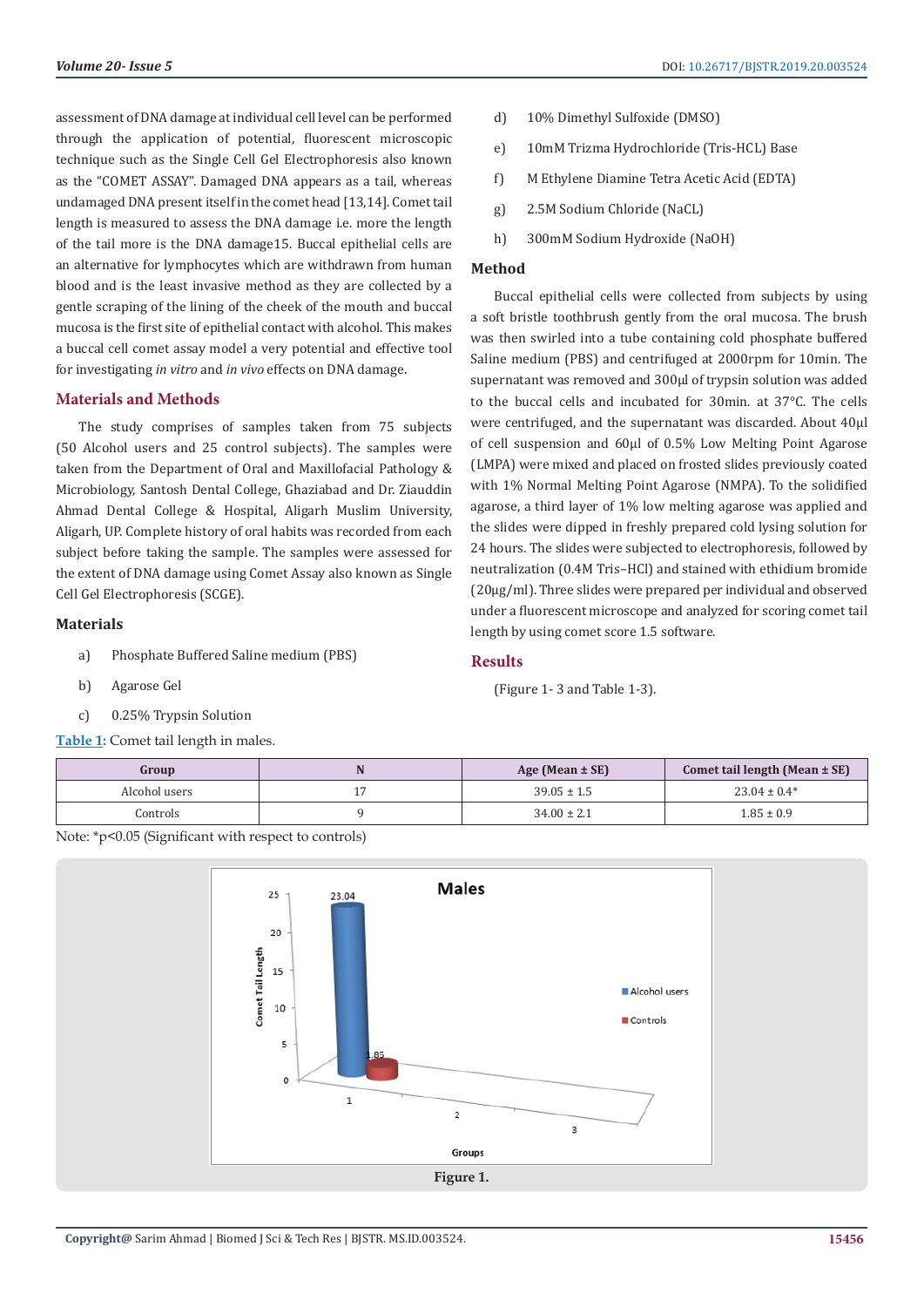



| _____<br>_ _ _ _ _ _<br>. . | ______ |  |
|-----------------------------|--------|--|
| $-$ roup<br>ասա             |        |  |

| Group         | Age (Mean $\pm$ SE) | Comet tail length (Mean $\pm$ SE) |
|---------------|---------------------|-----------------------------------|
| Alcohol users | $30.50 \pm 1.8$     | $22.05 \pm 0.6^*$                 |
| Controls      | $33.82 \pm 2.1$     | $2.01 \pm 0.1$                    |
|               |                     |                                   |

Note: \*p<0.05 (Significant with respect to controls)

**Table 2:** Comet tail length in females

**Table 3:** Comet tail length in Males and Females combined.

| Group         | Age (Mean $\pm$ SE) | Comet tail length (Mean $\pm$ SE) |
|---------------|---------------------|-----------------------------------|
| Alcohol users | $30.50 \pm 1.8$     | $22.05 \pm 0.6^*$                 |
| Controls      | $33.82 \pm 2.1$     | $2.01 \pm 0.1$                    |

\*p<0.05 (Significant with respect to controls)

## **Statistical Analysis**

The present study was conducted to assess the extent of DNA damage amongst Alcohol users. Mean Comet tail length of Alcohol users was measured. Mean Comet tail length was compared between control subjects and Alcohol users using t-test to analyze the results. All statistical analyses were done using SPSS®V8.2 statistical software package and Statistica Soft Inc.

# **Discussion**

Very few studies related to the genotoxic and cytotoxic effects of Alcohol have been conducted on buccal epithelial cells. Buccal cells were collected by gentle scraping of the lining of the cheek of the mouth. This makes a buccal cell comet assay model an attractive and potentially useful tool for investigating in vitro and in vivo effects on DNA damage caused by the consumption of Alcoholic beverages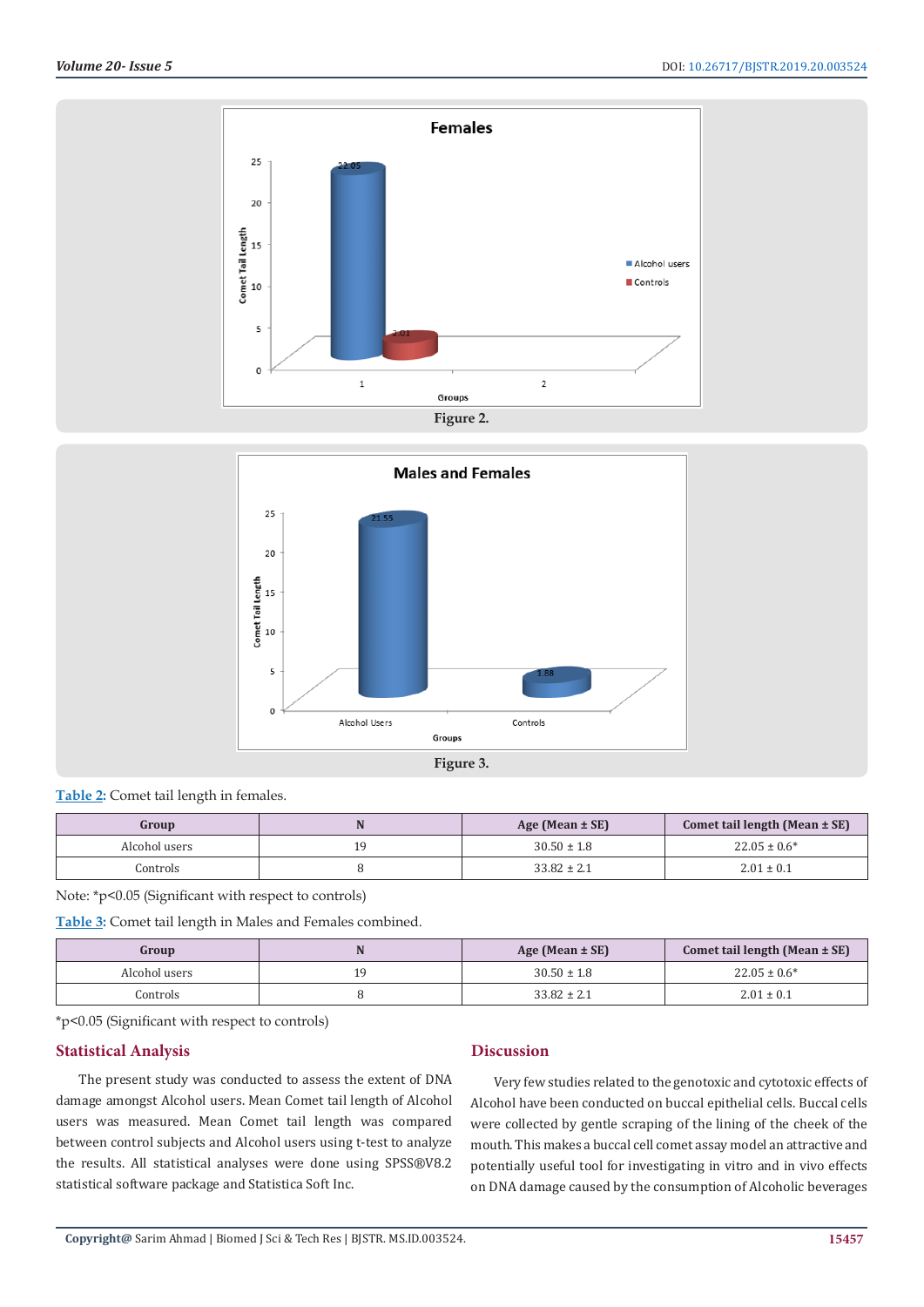[15-18]. The most obvious line of explanation that alcohol intake can lead to DNA damage is the positive association between alcohol intake and development of oropharyngeal cancer. Prolonged alcohol intake is positively associated with increased risk of several types of cancers, including cancer of the liver and digestive tract. The association of alcohol intake with cancer strongly suggests that in some manner prolonged alcohol consumption can result in changes in the sequence of genomic DNA [19-21]. Chronic alcohol consumption and metabolism result in the generation of several classes of DNA damaging molecules, including reactive oxygen species (ROS), lipid peroxidation products, and acetaldehyde [22,23]. Blasiak et al. [11] studied the influence of ethanol and acetaldehyde on DNA in human lymphocytes, gastric mucosa and colonic mucosa by Comet Assay and deduced that colonic mucosa cells showed the highest sensitivity of all cell types to ethanol than lymphocytes and gastric mucosa cells [22]. There were no differences in the sensitivity to acetaldehyde of all the cell types. This clearly indicated that ethanol and acetaldehyde can contribute to cancers of the digestive tract whereas in our study we studied the effect of Alcohol intake on buccal epithelial cells and showed an increased Comet Tail length by using the novel technique of Comet Assay indicating the risk of development of oral cancer. Our study is one of the fewer studies to demonstrate DNA damage due to Alcohol use in buccal epithelial cells ,earlier, Singh et al. [19] conducted an experiment which was the first one to demonstrate induction of DNA single-strand breaks after the consumption of Alcohol, but in rat brain cells and not buccal epithelial cells.

#### **Conclusion**

The present study demonstrates a considerable amount of DNA damage in buccal epithelial cells of users of alcohol by using the novel technique of Comet Assay which leads to the development of oral cancer and thus the confirmation of consumption of alcohol as an etiologic agent in the development and progression of oral carcinomas. This study also confirms that Comet Assay can be a successful and pre-diagnostic technique in the early detection of oral cancers among users of alcoholic beverages.

#### **References**

- 1. [Blasiak J, Trzeciak A, Panas ME, Drzewoski J, Wojewodzka M \(2000\)](https://www.ncbi.nlm.nih.gov/pubmed/10906435) *In vitro* [genotoxicity of ethanol and acetaldehyde in human lymphocytes](https://www.ncbi.nlm.nih.gov/pubmed/10906435)  [and the gastrointestinal tract mucosa cells. Toxicology](https://www.ncbi.nlm.nih.gov/pubmed/10906435) *in vitro* 14(4): [287-295.](https://www.ncbi.nlm.nih.gov/pubmed/10906435)
- 2. [Tillonen J, Homann N, Rautio M, Somer JH, Salaspuro M \(1999\) Role of](https://www.ncbi.nlm.nih.gov/pubmed/10470985)  [yeasts in the salivary acetaldehyde production from ethanol among risk](https://www.ncbi.nlm.nih.gov/pubmed/10470985)  [groups for ethanol-associated oral cavity cancer. Alcohol Clinical and](https://www.ncbi.nlm.nih.gov/pubmed/10470985)  [Experimental Research 23\(8\): 1409-1415.](https://www.ncbi.nlm.nih.gov/pubmed/10470985)
- 3. [Seitz HK, Stickel F \(2007\) Molecular mechanisms of alcohol-mediated](https://www.ncbi.nlm.nih.gov/pubmed/17646865)  [carcinogenesis. Nature Reviews Cancer 7\(8\): 599-612.](https://www.ncbi.nlm.nih.gov/pubmed/17646865)
- 4. [Mansouri A, Gaou I, de Kerguenec C, Amsellem S, Haouzi D, et al. \(1999\)](https://www.ncbi.nlm.nih.gov/pubmed/10381926)  [An alcoholic binge causes massive degradation of hepatic mitochondrial](https://www.ncbi.nlm.nih.gov/pubmed/10381926)  [DNA in mice. Gastroenterology 117\(1\): 181-190.](https://www.ncbi.nlm.nih.gov/pubmed/10381926)
- 5. [Navasumrit P, Ward TH, Dodd NJ, O'Connor PJ \(2000\) Ethanol](https://www.ncbi.nlm.nih.gov/pubmed/10607739)[induced free radicals and hepatic DNA strand breaks are prevented](https://www.ncbi.nlm.nih.gov/pubmed/10607739) *in vivo* [by antioxidants: Effects of acute and chronic ethanol exposure.](https://www.ncbi.nlm.nih.gov/pubmed/10607739) [Carcinogenesis 21\(1\): 93-99.](https://www.ncbi.nlm.nih.gov/pubmed/10607739)
- 6. [Brooks PJ \(1997\) DNA damage, DNA repair, and alcohol toxicity-a review.](https://www.ncbi.nlm.nih.gov/pubmed/9309320) [Alcohol Clinical and Experimental Research 21\(6\): 1073-1082.](https://www.ncbi.nlm.nih.gov/pubmed/9309320)
- 7. [Navasumrit P, Ward TH, O'Connor PJ, Nair J, Frank N, et al. \(2001\)](https://www.ncbi.nlm.nih.gov/pubmed/11470483) [Ethanol enhances the formation of endogenously and exogenously](https://www.ncbi.nlm.nih.gov/pubmed/11470483) [derived adducts in rat hepatic DNA. Mutat Res 479\(1\): 81-94.](https://www.ncbi.nlm.nih.gov/pubmed/11470483)
- 8. [Singh NP, Lai H, Khan A \(1995\) Ethanol-induced single-strand DNA](https://www.ncbi.nlm.nih.gov/pubmed/8552140) [breaks in rat brain cells. Mutat Res 345\(3\): 191-196.](https://www.ncbi.nlm.nih.gov/pubmed/8552140)
- 9. [Rohatgi N, Kaur J, Srivastava A, Ralhan R \(2005\) Smokeless tobacco](https://www.ncbi.nlm.nih.gov/pubmed/15979382) [\(khaini\) extracts modulate gene expression in epithelial cell culture](https://www.ncbi.nlm.nih.gov/pubmed/15979382) [from an oral hyperplasia. Oral oncology 41\(8\): 806-820.](https://www.ncbi.nlm.nih.gov/pubmed/15979382)
- 10. [Giovino GA, Mirza SA, Samet JM, Gupta PC, Jarvis MJ, et al. \(2012\)](https://www.ncbi.nlm.nih.gov/pubmed/22901888) [Tobacco use in 3 billion individuals from 16 countries: an analysis of](https://www.ncbi.nlm.nih.gov/pubmed/22901888) [nationally representative cross-sectional household surveys. The Lancet](https://www.ncbi.nlm.nih.gov/pubmed/22901888) [380: 668-679.](https://www.ncbi.nlm.nih.gov/pubmed/22901888)
- 11. [Stitch HF, Anders F \(1989\) The involvement of reactive oxygen species](https://www.ncbi.nlm.nih.gov/pubmed/2671701) [in oral cancer of betel quid-tobacco chewers. Mutation Research 214:](https://www.ncbi.nlm.nih.gov/pubmed/2671701) [47-61.](https://www.ncbi.nlm.nih.gov/pubmed/2671701)
- 12. [Kido R, Sato I, Tsuda S \(2006\) Detection of](https://www.ncbi.nlm.nih.gov/pubmed/16462115) *in vivo* DNA damage induced [by ethanol in multiple organs of pregnant mice using the alkaline single](https://www.ncbi.nlm.nih.gov/pubmed/16462115) [cell gel electrophoresis \(Comet\) assay. J vet med sci 68\(1\): 41-47.](https://www.ncbi.nlm.nih.gov/pubmed/16462115)
- 13. [Guo L, Yang JY, Wu CF \(2008\) Oxidative DNA damage induced by ethanol](https://www.ncbi.nlm.nih.gov/pubmed/18684230) [in mouse peripheral leucocytes. Basic clin pharmacol toxicol 103\(3\):](https://www.ncbi.nlm.nih.gov/pubmed/18684230) [222-227.](https://www.ncbi.nlm.nih.gov/pubmed/18684230)
- 14. [Collins AR \(2002\) The comet assay. Principles, applications, and](https://www.ncbi.nlm.nih.gov/pubmed/12073440) [limitations. Methods Mol Biol 203: 163-177.](https://www.ncbi.nlm.nih.gov/pubmed/12073440)
- 15. [Wong VWC, Szeto YT, Collins AR, Benzie IFF \(2005\) The comet assay:](http://ira.lib.polyu.edu.hk/handle/10397/34543) [A biomonitoring tool for nutraceutical research. Curr Top Nutra Res 3:](http://ira.lib.polyu.edu.hk/handle/10397/34543) [1-14.](http://ira.lib.polyu.edu.hk/handle/10397/34543)
- 16. [Tice RR \(1995\) The single cell gel/comet assay: A microgel](https://books.google.co.in/books?id=s4UCAAAACAAJ&dq=Environmental+mutagenesis&hl=en&sa=X&ved=0ahUKEwjnv7nZtKDkAhVTXSsKHVn7B6EQ6AEIKDAA) [electrophoretic technique for the detection of DNA damage and repair](https://books.google.co.in/books?id=s4UCAAAACAAJ&dq=Environmental+mutagenesis&hl=en&sa=X&ved=0ahUKEwjnv7nZtKDkAhVTXSsKHVn7B6EQ6AEIKDAA) [in individual cells. In Phillips DH and Venitt S eds. Environmental](https://books.google.co.in/books?id=s4UCAAAACAAJ&dq=Environmental+mutagenesis&hl=en&sa=X&ved=0ahUKEwjnv7nZtKDkAhVTXSsKHVn7B6EQ6AEIKDAA) [mutagenesis. Oxford, BIOS Scientific pp. 315-339.](https://books.google.co.in/books?id=s4UCAAAACAAJ&dq=Environmental+mutagenesis&hl=en&sa=X&ved=0ahUKEwjnv7nZtKDkAhVTXSsKHVn7B6EQ6AEIKDAA)
- 17. [Garro AJ, Gordon BH, Lieber CS \(1992\) Alcohol abuse: Carcinogenic](https://link.springer.com/chapter/10.1007/978-1-4615-3320-7_15) [effects and fetal alcohol syndrome. Med Nutr Compli Alcohol pp. 459-](https://link.springer.com/chapter/10.1007/978-1-4615-3320-7_15) [493.](https://link.springer.com/chapter/10.1007/978-1-4615-3320-7_15)
- 18. [Seitz HK, Stickel F \(2010\) Acetaldehyde as an underestimated risk factor](https://www.ncbi.nlm.nih.gov/pubmed/19847467) [for cancer development: Role of genetics in ethanol metabolism. Genes](https://www.ncbi.nlm.nih.gov/pubmed/19847467) [nutr 5\(2\): 121-128.](https://www.ncbi.nlm.nih.gov/pubmed/19847467)
- 19. [Longnecker MP \(1996\) Alcohol consumption and risk of cancer in](https://www.sciencedirect.com/science/article/pii/0741832994000883) [humans: An overview. Alcohol 12\(2\): 87-96.](https://www.sciencedirect.com/science/article/pii/0741832994000883)
- 20. [Watson RR, Odeleye OE, Eskelson CD, Mufti SI \(1992\) Alcohol](https://www.ncbi.nlm.nih.gov/pubmed/1335272) [stimulation of lipid peroxidation and esophageal tumor growth in mice](https://www.ncbi.nlm.nih.gov/pubmed/1335272) [immunocompromised by retrovirus infection. Alcohol 9\(6\): 495-500.](https://www.ncbi.nlm.nih.gov/pubmed/1335272)
- 21. [Lee CH, Wu DC, Lee JM, Wu IC, Goan YG, et al. \(2007\) Carcinogenetic](https://www.ncbi.nlm.nih.gov/pubmed/17383866) [impact of alcohol intake on squamous cell carcinoma risk of the](https://www.ncbi.nlm.nih.gov/pubmed/17383866) [oesophagus in relation to tobacco smoking. Eur j cancer 43\(7\): 1188-](https://www.ncbi.nlm.nih.gov/pubmed/17383866) [1199.](https://www.ncbi.nlm.nih.gov/pubmed/17383866)
- 22. [Brunnemann KD, Qi J, Hoffmann D \(2001\) Aging of oral moist snuff and](https://www.amazon.com/Aging-moist-yields-tobacco-specific-N-nitrosamines/dp/B0006RTTJA) [the yields of Tobacco-Specific N-Nitrosamines \(TSNA\). Progress report](https://www.amazon.com/Aging-moist-yields-tobacco-specific-N-nitrosamines/dp/B0006RTTJA) [prepared for the Massachusetts Tobacco Control Programme.](https://www.amazon.com/Aging-moist-yields-tobacco-specific-N-nitrosamines/dp/B0006RTTJA)
- 23. [Kotova N, Vare D, Schultz N, Meesters GD, Stępnik M, et al. \(2012\)](https://www.ncbi.nlm.nih.gov/pubmed/23125219) [Genotoxicity of alcohol is linked to DNA replication-associated damage](https://www.ncbi.nlm.nih.gov/pubmed/23125219) [and homologous recombination repair. Carcinogenesis 34\(2\): 325-330.](https://www.ncbi.nlm.nih.gov/pubmed/23125219)